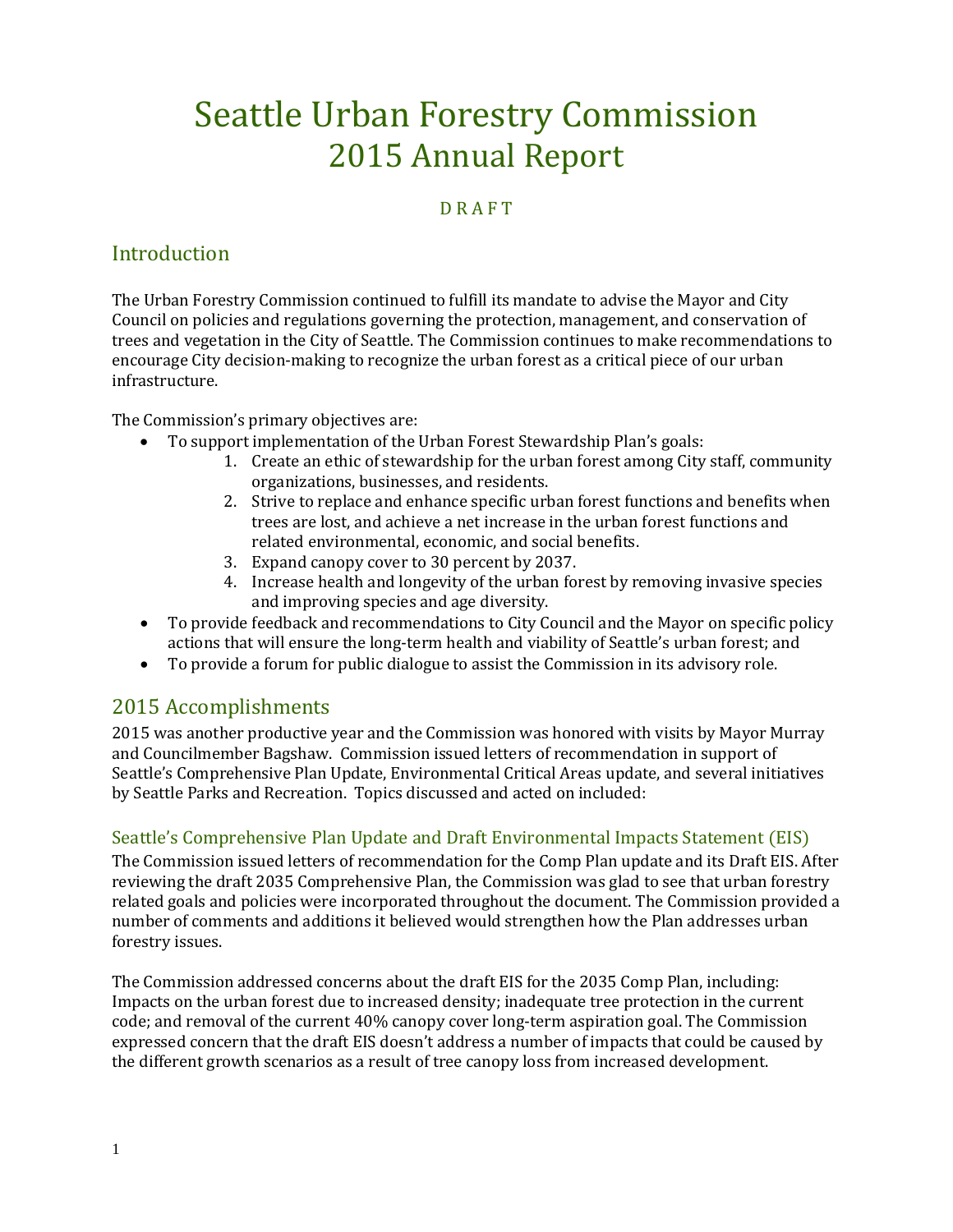Seattle's urban forest is an important piece of the City's environmental health, economic vitality, and social wellbeing, which are central to Seattle's quality of life and the goals of the 2035 Comprehensive Plan.

## Cheasty Greenspace Hydrology Issues

The Commission sent a letter of recommendation on April 2014 sharing some concerns about the Cheasty Greenspace Mountain Bike Trail Pilot Project. In 2015, the Commission received public input both for and against the project and on March 11, 2015, members of the Commission participated in a site walk of the Cheasty Greenspace in the general vicinity of the proposed bike trail. The Commission issued a letter of recommendation stating that additional study and consideration of potential impacts were necessary. The Commission recommended performing geotechnical exploration to evaluate soil and groundwater conditions in the vicinity of the proposed trails and assess the wetland hydraulics; Monitoring of wetlands for an appropriate period of time as recommended by an experienced wetland biologist to understand the variability in wetland hydraulics, which would then serve as a baseline to evaluating the effects of the project on the wetlands; and in addition to establishing the baseline for the pilot project impacts to the wetlands, there should be a mechanism for feeding that information into the project design process.

The Commission stressed the fact that wetlands play an important role in the function and value of the urban forest and appropriate measures should be taken to preserve the wetlands in their natural state. Affecting the hydrology of the site's wetlands could negatively impact the urban forest.

## Parks Draft Supplemental Use Guidelines for Natural Areas and Greenbelts

The Commission issued two letters of recommendation regarding Parks Draft Supplemental Use Guidelines for Seattle Natural Areas and Greenbelts. The first letter was addressed to the Seattle Board of Park Commissioners. In the letter, the Commission expresses its opposition to the Parks current Draft document because the Commission believes the draft is contrary to the 1993 Greenspaces Policy (Resolution #28653) adopted by City Council and is unbalanced in favor of new uses and unclear on how decisions will be made.

The Commission recognizes the potential benefits of allowing additional uses to build constituencies for the protection and preservation of natural areas, so long as the new uses are consistent with existing City Council approved policy and there are clear specific criteria for evaluating new uses in effect.

The second letter was address to Mayor Murray and Councilmember Bagshaw encouraging City Council to get involved in Parks' process to engage in a broader conversation to determine whether or not Seattle residents would support changing current policy. The Commission appreciates the work Parks has done to incorporate its recommendations, yet the Commission believes that the main issue remains: the Supplemental Use Guidelines as written contradict existing City policy.

#### Arboretum Multi-use Trail

The Commission is aware that this project is part of the 2001 Washington Park Arboretum Master Plan where the City agreed to work with our University of Washington and Arboretum Foundation partners to provide a space for the Arboretum collection to be located, and that Seattle Parks and the Arboretum have done extensive public engagement around this project. The Commission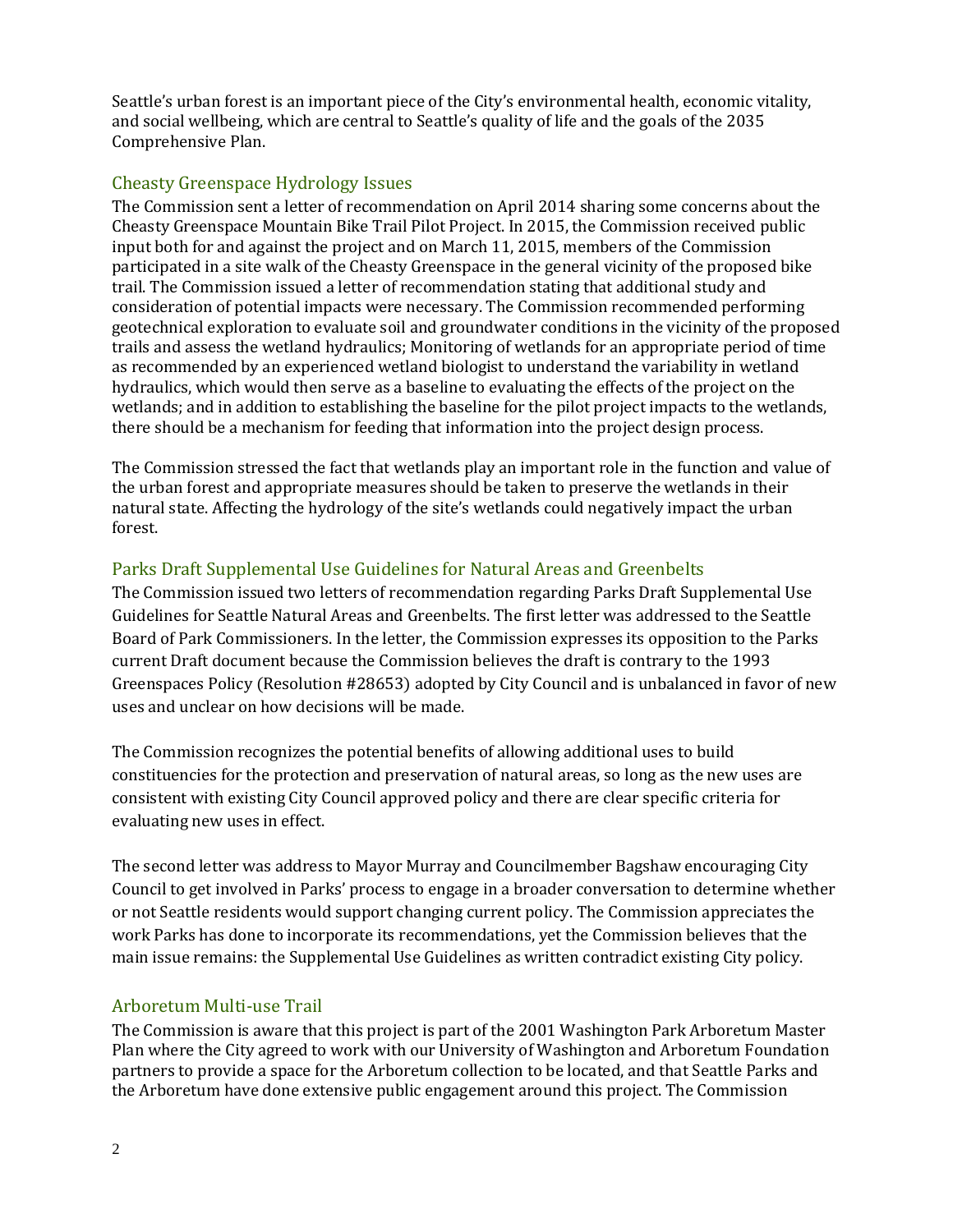commended the Parks Department for the intensive effort to move some of the trees, propagate those that can't be moved, and applying the City's Two-for-One Tree Replacement Policy to the project in a manner that is consistent with City policy.

After several Parks briefings the Commission issued a letter of recommendation stating that it still had concerns about the tree canopy cover loss due to the sheer number of trees to be removed to accommodate the 14 ft. wide trail. Of the 168 trees to be removed, 65 are native species. 50 are 18" or greater in caliper. The eight largest trees to be removed are natives between 36" and 50" in caliper. The Commission also recommended re-assessing the needs of Seattle residents in order to update the Arboretum Master Plan in a way that the document better represent City priorities in terms of canopy cover and open space goals.

Preserving mature trees, especially native species, in Seattle's dense urban environment is challenging. There are few locations where Seattle's large conifers can thrive without growing onto overhead power lines, or causing damage to underground utilities and sidewalks, or causing sightline issues in our rights-of-way. In order to accomplish the Urban Forest Stewardship Plan's goal of 30 percent canopy cover the City should focus tree conservation efforts on locations that provide sufficient soil and don't present infrastructure conflicts such as Parks land and the Arboretum.

#### Urban Forestry Commission/Urban Forest Inter-departmental Team Annual Meeting

The Commission and the Urban Forest Inter-departmental Team had their 2054 annual meeting at Camp Long. The goal of the meeting this year was strengthening the partnership between the groups in order to accomplish the goals of the Urban Forest Stewardship Plan. Following up on last year's 4H Challenge Course, the meeting focused on the High Ropes Challenge Couse as a teambuilding exercise lead by facilitators from Camp Long.

#### Commission Membership

Two new members joined the Urban Forestry Commission in 2015: Richard Martin (Position 4 - Hydrologist) and Mariska Kecskes (Get Engaged Position). Gordon Bradley (Position #3 – Natural Resources Agency or University Representative) and Jeff Reibman (Position #8 – Development Community or non-City Utility representative) finished their second terms. Interviews for both positions took place on December with interview panel appointment recommendations currently under consideration. Commissioner Joanna Nelson de Flores was reappointed for a second term to Position # 7 – Non-governmental Organization representative. Tom Early was elected chair for 2016 with Steve Zemke serving as vice-chair.

#### **Conclusion**

To be provided by Leif.

#### 2015 Commission Members:

Leif Fixen, Chair: Arborist —Position #5 Tom Early, Vice-chair: Landscape Architect—Position #6 Steve Zemke: Wildlife Biologist—Position #1 Donna Kostka: Urban Ecologist —Position #2 Gordon Bradley: University Representative (UW)—Position #3 Richard Martin, Chair: Hydrologist —Position #4 Joanna Nelson de Flores: NGO Representative—Position #7 Jeff Reibman: Development Community Representative —Position #8